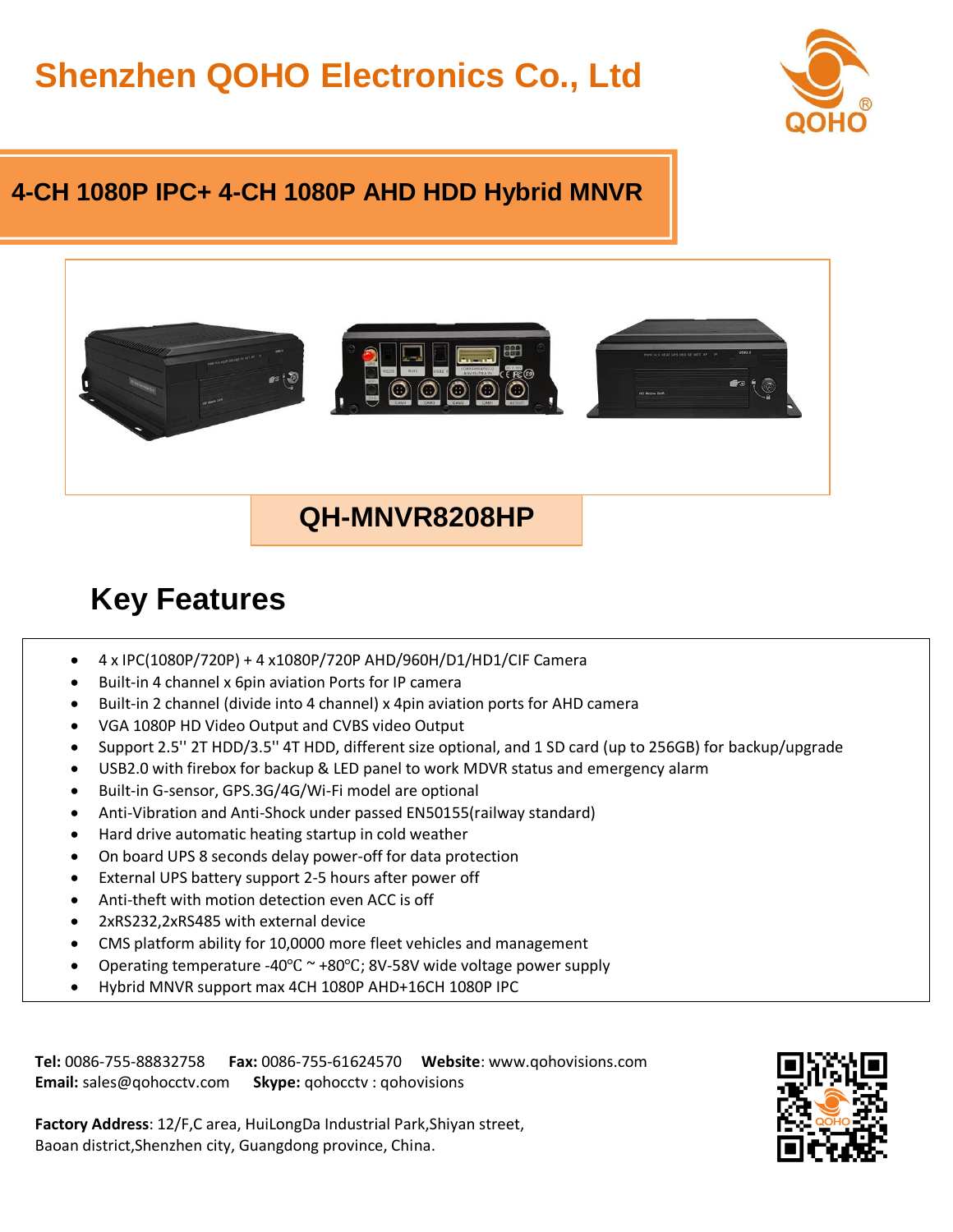

# **Specification**

| System              | Language               | English / Chinese / Hungarian / (can be customized)      |  |
|---------------------|------------------------|----------------------------------------------------------|--|
|                     | Operation<br>Interface | Graphical User Interface (OSD menu)                      |  |
|                     | Security               | 2 Levels: Administrator & User                           |  |
| Video               | Video-Input            | Supports 4 channels 1080P AHD camera Video input         |  |
|                     |                        | Supports 4 channels CIF/HD1/D1/960H/720P AHD             |  |
|                     |                        | camera Video input                                       |  |
|                     |                        | Supports 4 channels 1080P/720P IP camera Video input     |  |
|                     |                        | Supports 2-CH 1080P AHD + 2-CH 720P AHD mixing           |  |
|                     |                        | Video input                                              |  |
|                     |                        | Supports 2-CH 1080P AHD + 2-CH 960H analog mixing        |  |
|                     |                        | Video input                                              |  |
|                     |                        | Supports 2-CH 720P AHD + 2-CH 960H analog mixing         |  |
|                     |                        | Video input                                              |  |
|                     |                        | Supports 4-CH 1080P/720P IPC + 4-CH 720P                 |  |
|                     |                        | AHD/960H/D1/CIF Video input                              |  |
|                     | <b>Video Output</b>    | 1 each VGA (max. 1080P), 1 CVBS (Analog); 1 each         |  |
|                     |                        | 3.5mm Jack on Front Panel and one connection on the      |  |
|                     |                        | 24 pin I/O port                                          |  |
|                     | <b>Video Display</b>   | A single picture, 1~8 pictures                           |  |
|                     | <b>Signal System</b>   | PAL / NTSC                                               |  |
| Audio               | Audio Input            | 4 Channels                                               |  |
|                     | <b>Audio Output</b>    | 2 Channels (Front Panel 3.5mm Jack, 1 in the 24pin       |  |
|                     |                        | connector)                                               |  |
|                     | Audio                  | G.726                                                    |  |
|                     | Compression            |                                                          |  |
|                     | <b>Record Format</b>   | Synchronized A/V recording                               |  |
| Recording & Storage | Image                  | CIF / HD1 / D1 / 960H / 720P / 1080P options             |  |
|                     | <b>Resolution</b>      |                                                          |  |
|                     | Video Coding           | ISO14496-10 Industry Standard                            |  |
|                     | <b>Video Bit Rate</b>  | CIF: 1536Kbps ~ 128Kbps,                                 |  |
|                     |                        | HD1/D1: 2048Kbps ~ 400Kbps,                              |  |
|                     |                        | 960H: 2048Kbps ~ 400Kbps,                                |  |
|                     |                        | 720P:4096Kbps ~ 400Kbps                                  |  |
|                     |                        | 1080P:4096Kbps ~ 400Kbps                                 |  |
|                     |                        | Select from 8 Levels of Video Image Quality ranging from |  |
|                     |                        | 1 (Highest) to 8 (Lowest)                                |  |
|                     | <b>Audio Bit Rate</b>  | 40Kbps                                                   |  |

**Tel:** 0086-755-88832758 **Fax:** 0086-755-61624570 **Website**: www.qohovisions.com **Email:** sales@qohocctv.com **Skype:** qohocctv : qohovisions



**Factory Address**: 12/F,C area, HuiLongDa Industrial Park,Shiyan street, Baoan district,Shenzhen city, Guangdong province, China.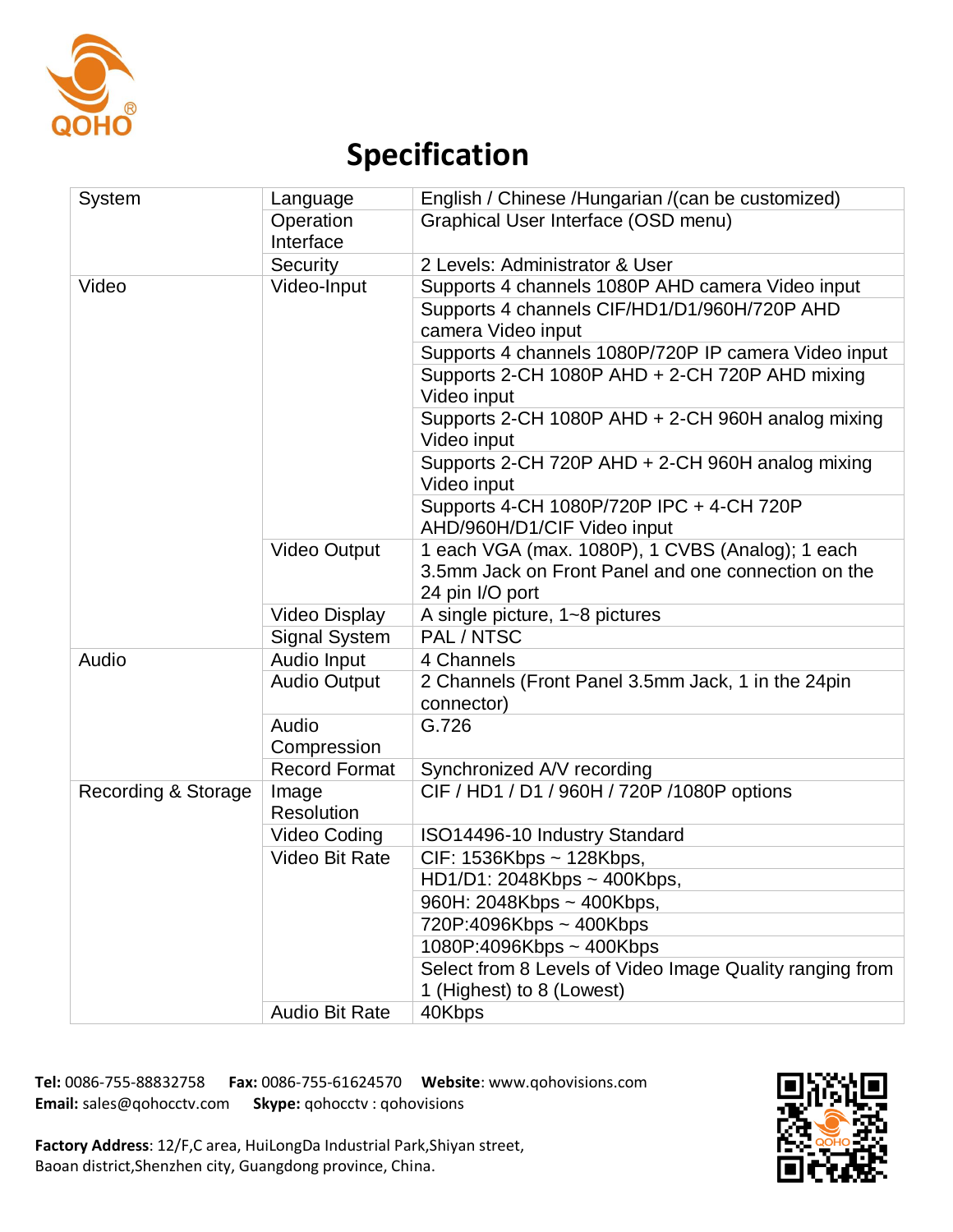

| ®                        | Storage                                                                | Support 2.5" 2T HDD/3.5" 4T HDD and 1 SD card for             |  |
|--------------------------|------------------------------------------------------------------------|---------------------------------------------------------------|--|
| <b>OHO</b>               |                                                                        | backup at 3G/4G/WIFI model option)                            |  |
| Alarm                    | 8 Channels, Select Trigger for either less than 1VDC or<br>Alarm Input |                                                               |  |
|                          |                                                                        | greater than 5VDC                                             |  |
|                          | <b>Alarm Output</b>                                                    | 1 Channel, 12V output                                         |  |
| Communication            | <b>RS485</b>                                                           | 1 Port for PTZ control or Data Device usage                   |  |
| Ports                    | <b>RS232</b>                                                           | 2 Port for communication or data usage                        |  |
|                          | RJ45 Network                                                           | 4 Ports of RJ45, For connection to an IP camera with a        |  |
|                          |                                                                        | maximum of 1080P                                              |  |
|                          | <b>USB</b>                                                             | 2 Ports of USB 2.0, the front is used to export record        |  |
|                          |                                                                        | files. The rear panel is optional.                            |  |
| <b>Wireless</b>          | 3G                                                                     | 3G (HSUPA / HSDPA / WCDMA / EVDO / TD-SCDMA)                  |  |
| Communication            |                                                                        | optional Internal module                                      |  |
|                          | 4G                                                                     | 4G (TDD-LTE / FDD-LTE) optional module to match the           |  |
|                          |                                                                        | local cellular carrier                                        |  |
|                          | Wi-Fi                                                                  | Internal Wi-Fi (802.11 b/g/n)                                 |  |
| GPS*                     | Int'l Standard                                                         | Internal GPS module. Real-time geographic coordinates,        |  |
|                          | GPS*                                                                   | speed information                                             |  |
| G-Sensor                 | Internal G-                                                            | Supports 3 Axis Motion Detection with user-set ranges,        |  |
|                          | Sensor                                                                 | for X, Y, and Z coordinates                                   |  |
| Software                 | PC Playback                                                            | A/V, GPS, Map view, Speed, G-Sensor, etc. files               |  |
|                          |                                                                        | available for playback on PC. Limited playback is also        |  |
|                          |                                                                        | available on MDVR                                             |  |
|                          | <b>CMS</b>                                                             | Wireless (require Wi-Fi or cellular Option) real-time A/V     |  |
|                          |                                                                        | monitoring, GPS, alarms, etc.                                 |  |
| Software Upgrade         | Local or                                                               | Upgrade through the front USB2.0 or remotely via CMS          |  |
|                          | Remotely                                                               | platform                                                      |  |
| Voltage Input            | $+8$ ~+36V                                                             | Please check the operational voltage of the<br>8 $\sim$ 36VDC |  |
|                          |                                                                        | vehicle prior to the installation of the MDVR and its         |  |
|                          |                                                                        | accessories to prevent possible damage                        |  |
| <b>Voltage Output</b>    | <b>12V</b>                                                             | $12V(+/-0.2V)$ 1A                                             |  |
| <b>Power Consumption</b> | 12V                                                                    | 600mA (not include camera and other peripheral)               |  |
| <b>ACC Detection</b>     | ≤4 $V$                                                                 | Power Off                                                     |  |
|                          | $≥6V$                                                                  | Power On                                                      |  |
| Video-Input              | $75\Omega$                                                             | $75\Omega$                                                    |  |
| Resistance               |                                                                        |                                                               |  |
| <b>Video Output</b>      | $2Vp-p$                                                                | 2VP-P CVBS output analog signal, screen input requires        |  |
| Voltage                  |                                                                        | $75\Omega$ resistance                                         |  |
| $1/O$ port               | <1V                                                                    | Low voltage trigger                                           |  |
|                          | >5V                                                                    | High voltage trigger                                          |  |
| <b>Working Humidity</b>  | $10\% - 95\%$                                                          |                                                               |  |

**Tel:** 0086-755-88832758 **Fax:** 0086-755-61624570 **Website**: www.qohovisions.com **Email:** sales@qohocctv.com **Skype:** qohocctv : qohovisions



**Factory Address**: 12/F,C area, HuiLongDa Industrial Park,Shiyan street, Baoan district,Shenzhen city, Guangdong province, China.